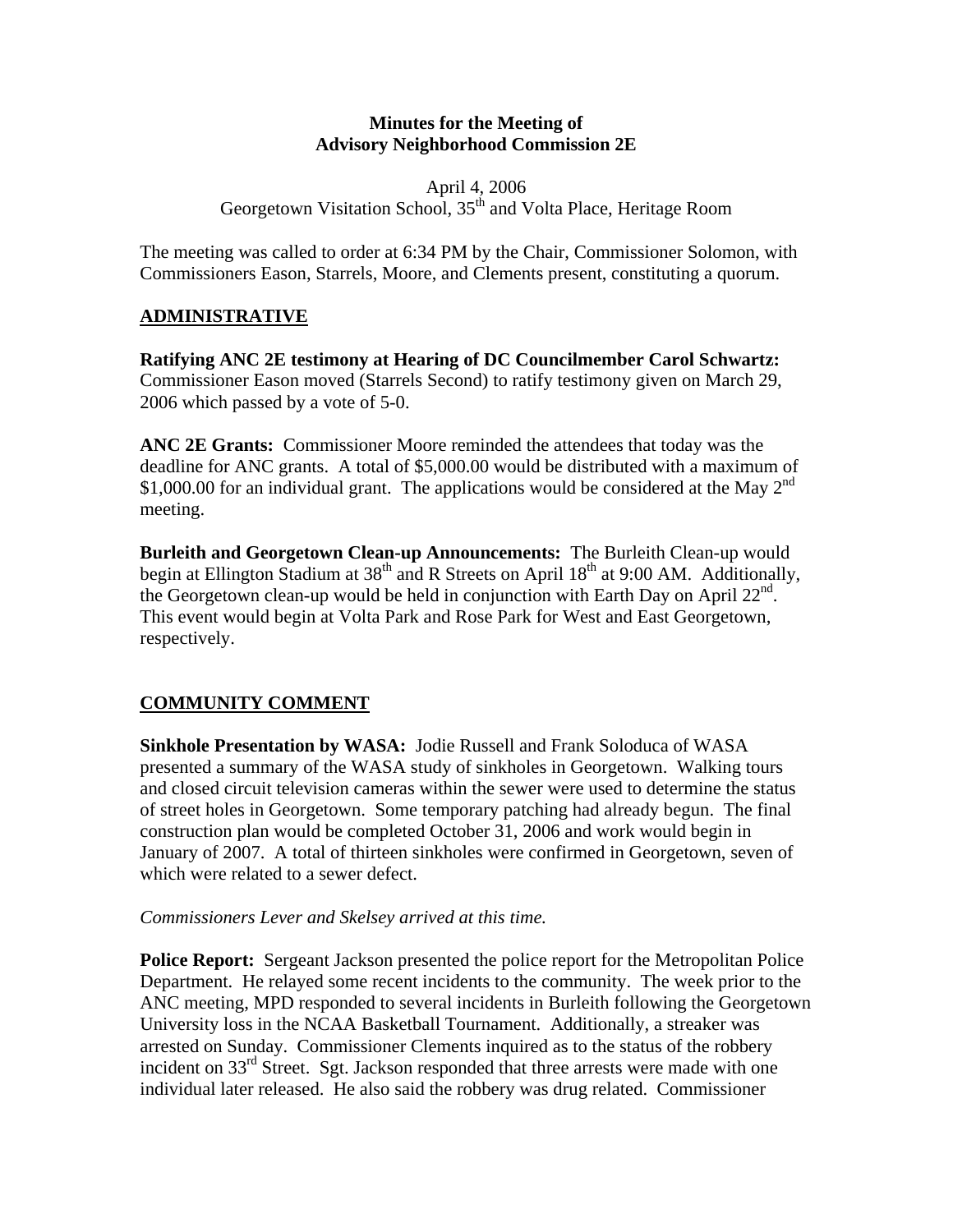Moore announced that the Partnership for Problem Solving meeting with MPD would now be held at Visitation before the ANC meeting each month, beginning in May. Peter Isler asked that MPD be more diligent in citing drivers who disregard the pedestrian crosswalk at Wisconsin Avenue and O Street.

**Minutes:** The minutes of the February 28, 2006 meeting were unanimously approved as distributed by Commissioner Clements.

**Hyde School:** Anne Jenkins, the principal at Hyde, requested support from the ANC since Hyde was recently mentioned as a District Public School that could be closed. She cited high test scores and burgeoning numbers of in boundary students over the past four years. Commissioner Skelsey moved (Lever Second) for the following which passed by a vote of 7-0:

ANC 2E totally supports the presence of Hyde Elementary School located in Georgetown. It excels in its academic achievements because of its wonderful teachers and staff, it is well supported by a strong parent body, its in - boundary student body has been growing as Georgetown's family population is expanding and it is the only public school left in Georgetown. ANC 2E also hopes that the Addison School which has been identified as a future school for special needs and is located on the Hyde campus becomes a reality as the two schools would share and compliment one another.

**International Prayer for Peace:** Linda Greenan of Georgetown University announced that the school would be hosting the International Prayer for Peace on April  $26<sup>th</sup>$  and  $27<sup>th</sup>$ . The event was expected to draw up to one thousand people. This would be the first year the event was held in the United States. The Archdiocese of Washington DC had requested street closures for a procession on the first night of the event from 6:00 pm until 7:30 pm. This would affect the 3500 and 3600 blocks of P Street, the 3600 block of O Street, and  $36<sup>th</sup>$  Street between N and P Streets.

**Announcement of Work at Rose Park:** DC Parks and Recreation announced capital improvement plans for Rose Park, which included a new basketball court and resurfacing of the tennis courts. Commissioner Moore moved (Eason Second) for the following which passed by a vote of 7-0:

ANC 2E appreciates the fine partnership that has existed for many years between Friends of Rose Park, Inc., and the District's Department of Parks and Recreation. Rose Park is a vibrant park in our community today because of the improvements that have been achieved by these two organizations working together. ANC 2E heartily supports and approves the capital improvements scheduled for spring/summer of 2006, including resurfacing of the tennis courts, the basketball court and the area between the two locations.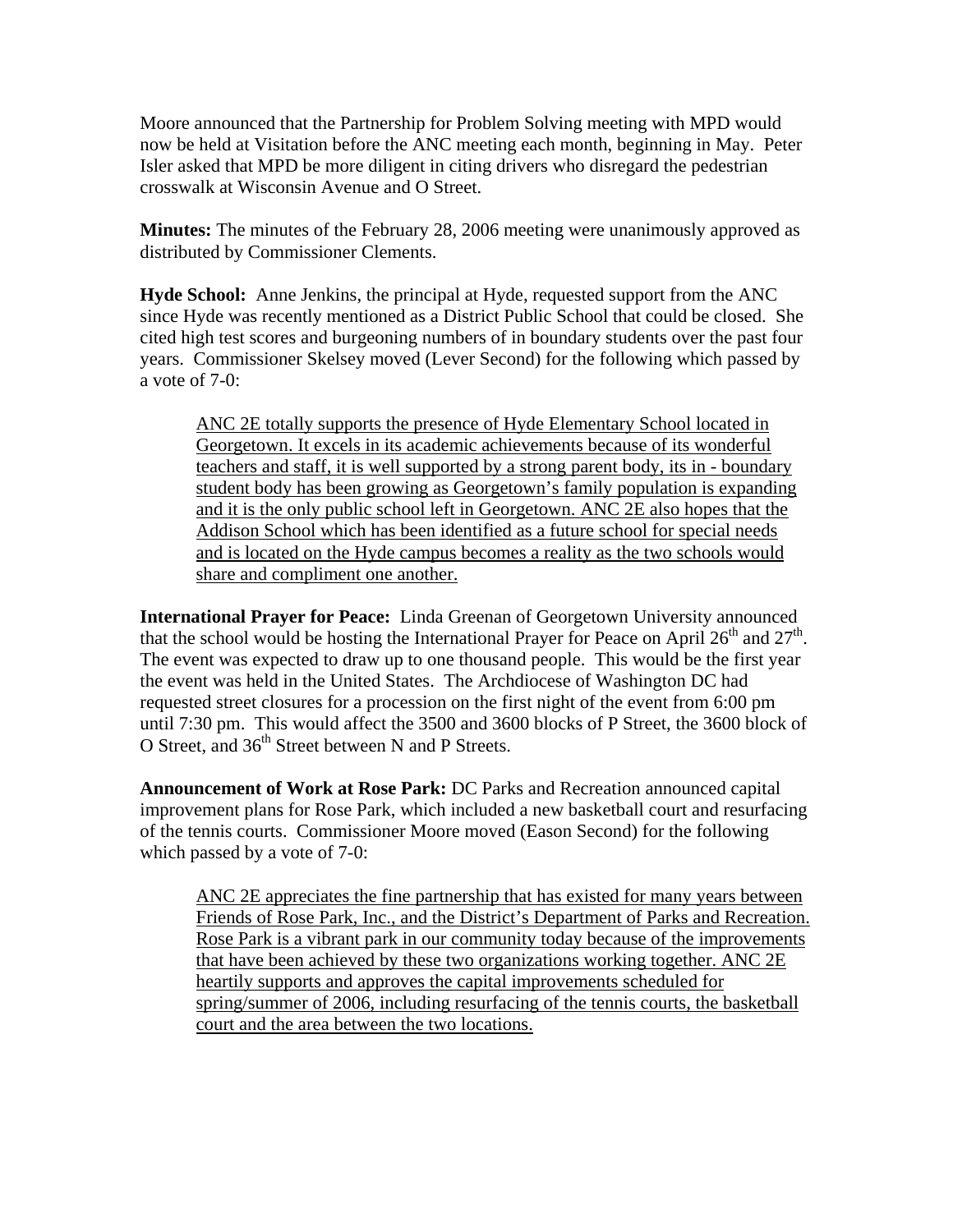## **NEW BUSINESS**

## *ABC Matters*

**Agraria Restaurant (Application #74934):** The owner, general manager, and assistant general manager presented plans for a Voluntary Agreement. The VA had been agreed upon by CAG and the Washington Harbour condominium board. The capacity of the restaurant would be 450 with 65 of those seats outdoors. Commissioner Starrels moved (Solomon Second) for the following which passed by a vote of 7-0:

ANC 2E accepts and approves the Voluntary Agreement presented to us on April 4, 2006 and we appreciated the cooperation shown by all the interested parties.

## *Special Items*

**Marine Corps Marathon:** Bret Schmidt of the Marine Corps presented plans for the annual event to be held on October 29, 2006. The course would include a stretch in Georgetown across the Key Bridge and onto M Street. Road closures would be in effect from 8:00 am to approximately 10:30 am. Additionally, a water point would be on M Street. More information about the race can be found at www.marinemarathon.com. MPD would assist with crowd control. Commissioner Starrels moved (Eason Second) for the following which passed by a vote of 7-0:

ANC 2E supports the marathon and is proud that Georgetown is part of it but we do ask that there be good communication between the officials and the MPD who will be participating that day.

**Clean and Green DC:** Commissioner Eason moved (Clements Second) for the following which passed by a vote of 6-0 (Skelsey absent):

RESOLVED, by Advisory Neighborhood Commission 2E (ANC), that the ANC strongly endorses initiatives by the Mayor's Office of the Clean City for a "Clean and Green DC," and specifically "Clean and Green DC Day" on April 22,2006, as well as the "Adopt A Block" program, and encourages all citizens and civic organizations to participate in these important programs which benefit our neighborhoods.

FUTHER RESOLVED, that the ANC congratulates and extends its appreciation to the Citizens Association of Georgetown, Georgetown University and Hospital, the Burleith Citizens Association, the Hillandale Homeowners Association, and the Dent Place Association and their partners, for their commitment to this project and our neighborhood.

**1242 Potomac Street:** Commissioner Solomon moved (Starrels Second) for the following which passed by a vote of 6-0 (Skelsey absent):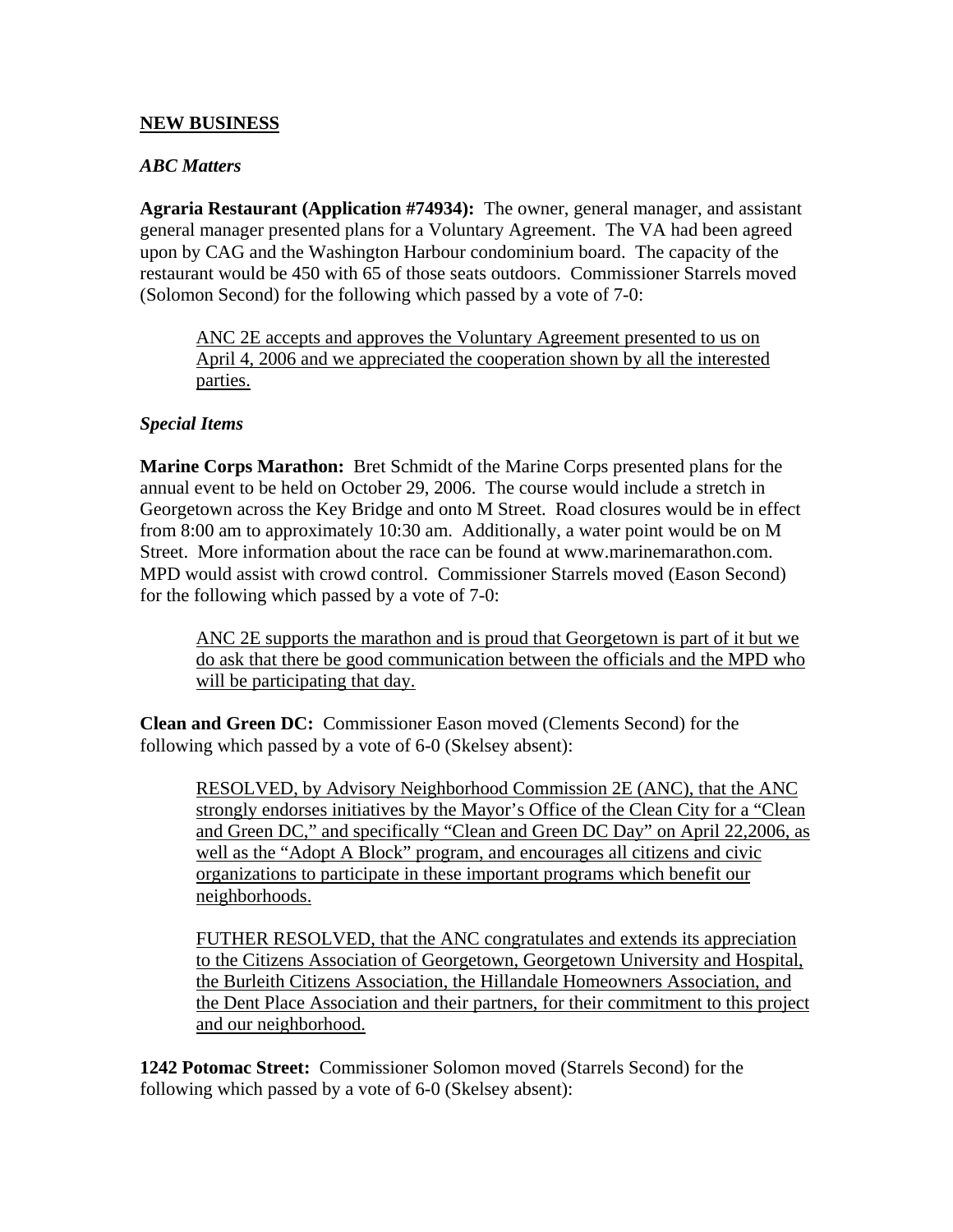Resolved, by Advisory Neighborhood Commission 2E (ANC) that the ANC appeals to the District of Columbia Board of Zoning Adjustment (BZA) the issuance of permit #88614 for 1242 Potomac Street, NW on the basis that the issuance of said permit violate the laws and regulations of the District of Columbia.

Commissioner Eason moved (Clements Second) for the following addendum which passed by a vote of 6-0 (Skelsey absent):

Further resolved, that the ANC requests the District of Columbia Department of Consumer Regulatory Affairs (DCRA) to suspend the permit pending resolution of the ANC's appeal.

#### *Zoning and Planning*

**Consent Calendar:** Commissioner Clements moved (Moore Second) to approve the consent calendar, which passed by a vote of 6-0. The consent calendar included the following projects:

OGB 06-118, 3519 N St. OGB 06-131, 3512 P St. OGB 06-142, 3604 O St. OGB 06-137, 3042 Cambridge Pl. OGB 06-119, 1247 Wisconsin Ave. OGB 06-134, 3318 Reservoir Rd. OGB 06-130, 1418 33<sup>rd</sup> St. OGB 06-116, 1617  $29^{th}$  St. OGB 06-126, 1201 Wisconsin Ave. OGB 06-139, 3265 N St. OGB 06-125, 2926 P St. OGB 06-130, 1418 33<sup>rd</sup> St. OGB 06-121, 1525  $28^{th}$  St.

**3251 Prospect Street:** Plans were presented for the addition of a glass pyramid entry structure on the front of the building. Additionally, the clock currently in front of the property would be moved to the west. Commissioner Skelsey expressed concerns that the modern look of the structure was not in keeping with Georgetown even though the current building is somewhat contemporary. Commissioner Starrels was concerned that the addition looked like it belonged on a suburban mall. Commissioner Starrels moved (Lever Second) for the following which passed by a vote of 6-0:

ANC 2E refers the applicant's proposal for an addition to the front lobby and new window openings to the Old Georgetown Board with our reservations about the suburban mall look in Georgetown.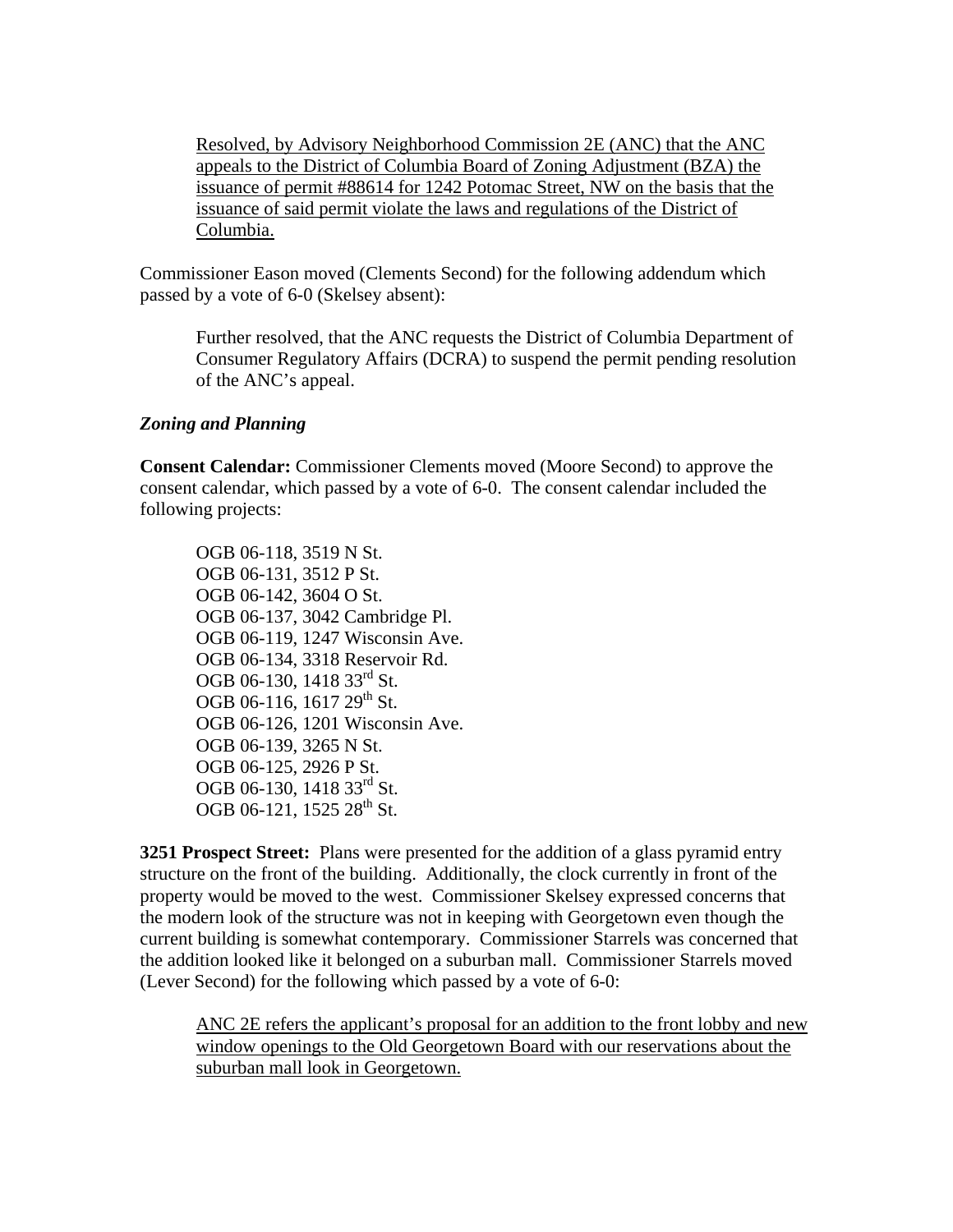**1078 Wisconsin Avenue (OGB 06-141):** Revised plans were presented for the property by Capital Restaurant Group. The current structure was constructed by the City Tavern Club in 1961. The project now only included one bay. Commissioner Skelsey stated that he did not appreciate the modern approach or materials. Commisioner Lever asked for plans that were more historic looking, even though he understood the building was only forty-five years old. Commissioner Starrels moved (Lever Second) for the following which passed by a vote of 7-0:

ANC 2E does not support the contemporary design as presented for the façade of 1078 Wisconsin Avenue as it is not in keeping with the historic fabric of Georgetown and is not in keeping with the immediate block.

**3108 P Street (06-135):** Plans were presented for additional shutters, windows, and doors on the rear addition of the property. No neighbors were in attendance to oppose the project. Commissioner Moore moved (Starrels Second) for the following which passed by a vote of 7-0:

ANC 2E supports the application and plans for the property at 3108 P Street as presented to the to the commission April 4 2006.

**1353-55 28<sup>th</sup> Street (OGB 06-112):** Two houses, at 1353 and 1355 28<sup>th</sup> Street, were to connected in plans presented by the architect. The houses, constructed around 1863, were originally one home. The door at 1355 would be removed. Additionally, the windows would be altered to make the house appear more like one structure. Commissioner Moore moved (Eason Second) for the following which passed by a vote of 7-0:

ANC 2E supports the application and the plans for the property at 1353-1355 28<sup>th</sup> Street as presented to the commission April 4 2006.

**3100 Dumbarton Street (06-123):** Plans were presented for several changes to the property. These included an addition at the fourth story level for a sixth bedroom and bathroom as well as a structure on top of the existing garage that would be adjacent to the neighboring property. Excavation under the rear yard would also add several parking spaces to be accessed through the garage. Lucy Morehead, the direct neighbor was opposed to the addition that would be touching her house as she worried about the structural integrity of her own structure. Several other neighbors were in attendance to oppose the project based on the historic fabric of the neighborhood, the impact of major construction, and the loss of light and air due to the addition. Commissioner Skelsey noted that the added bedrooms would also likely add parking spaces for any future owner. The house was to be sold following the renovations. Commissioner Moore moved (Eason Second) for the following which passed by a vote of 7-0:

ANC 2E strongly opposes the concept plans as presented on April 4 for the property at 3100 Dumbarton Street for the following reasons: